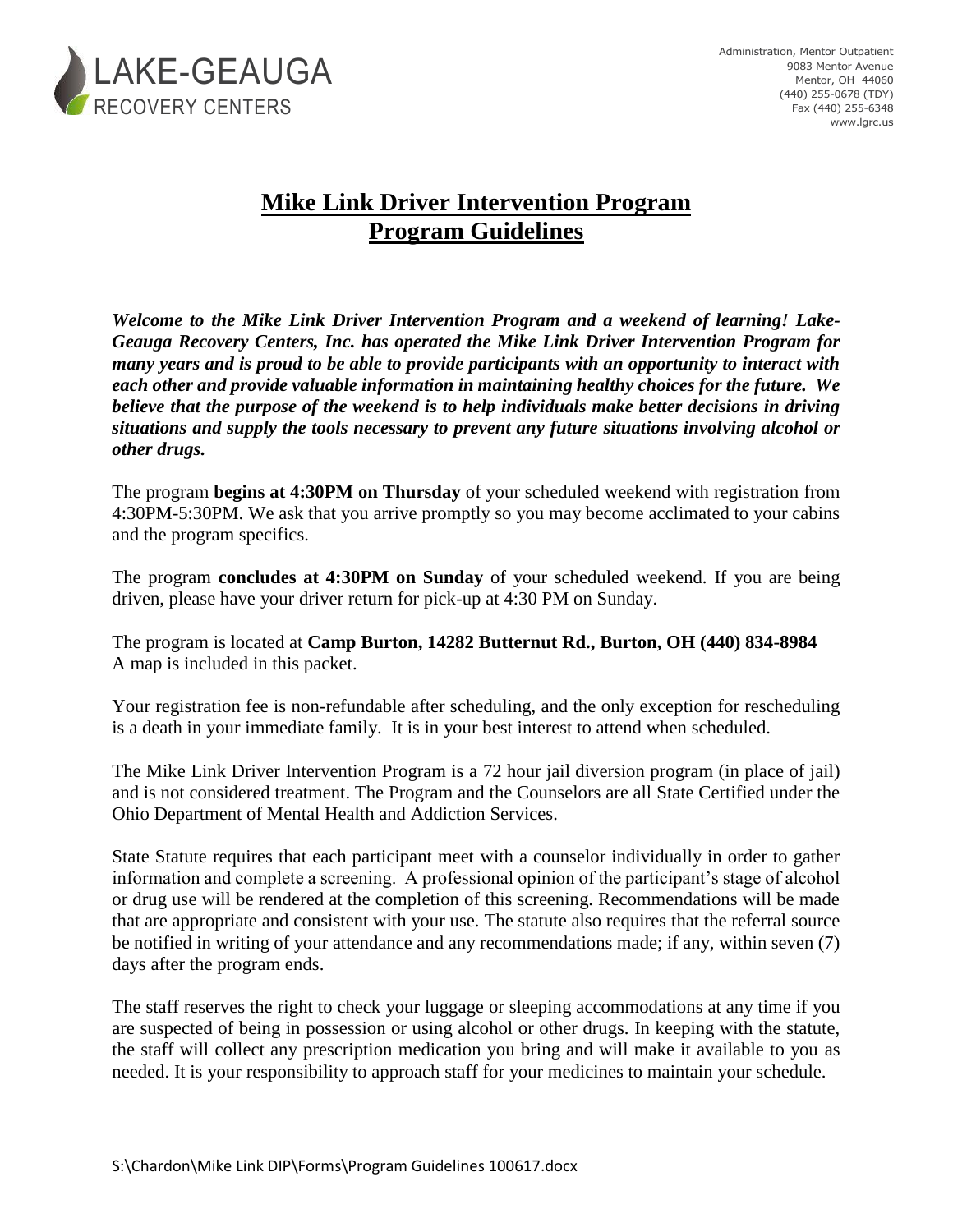## **Please make sure that all prescription medications are in the original pharmacy container with the label intact. Bring only the amount of pills needed for the 72-hour weekend (we will be counting pills upon arrival and departure).**

If you have any health problems or special needs we should be made aware of, please list them on your registration form. Feel free to call if any other explanations are needed. (440) 255-0678.

We strive to maintain a safe, drug and alcohol-free environment for all our participants. Therefore, any participant found to be in possession of alcohol or drugs will result in immediate dismissal from the program. A drug screen urinalysis may be requested if you are suspected of being under the influence of alcohol and/or drugs at any time during the weekend. The cost of this urine screen is \$60.00. Refusal to submit to a drug screen will result in your immediate dismissal from the program. If you have knowledge of the use of alcohol or other drugs by another participant and do not inform the staff, this could also result in dismissal from the program.

Please be advised that the referral source will receive information relevant to the drug screen results or administrative dismissal from the weekend program.

Because withdrawal from alcohol and/or drugs can be fatal; you are required to abstain from all mood altering chemicals for a period of three days before you begin the Mike Link Driver Intervention Program for which you are scheduled. If you do not believe you can remain free from alcohol or drugs for three days, please consult your physician prior to registration and make arrangements for detoxification. Your referring court should be notified of these events.

At Orientation on Thursday, any additional questions you might have will be answered at that time. Our staff are pleased to be at Camp Burton and we ask that camp personnel and camp policies be respected and maintained at all times.

In order to gather as much information as possible over the weekend, you will be expected to participate in all aspects of the program and complete all assignments. Name tags will be given out on Thursday and the staff asks that they be worn at all times in plain view for identification purposes. There is no visitation allowed and phone calls are at the discretion of the staff for emergency purposes only. Because of the number of varied religious orientations among our participants, we will not be able to provide any religious services on Sunday, nor excuse anyone from the program to attend services.

## **WHAT TO BRING:**

- $\Box$   $\star$  bedding (sleeping bag, pillow, and/or sheets and blanket)
- $\Box$   $\star$  change of clothes for 3 days (see below)
- $\Box$   $\star$  soap, shampoo, towel(s), wash cloth, toothbrush and toothpaste
- $\Box$  medicines for 3 days in original bottles (only bring enough for weekend)
- $\Box$  **\*** feminine products for women only
- $\Box$  flashlight
- $\Box$  battery or windup alarm clock (optional)
- $\Box$  reading material, homework, or other work related items for free time
- $\Box$  cigarettes for three days (if you smoke)
- $\Box$  unbreakable coffee mug (strongly suggested)
- $\Box$  change or bills for pop or water (cost \$1.00)
- *The above items are required for the weekend*.

S:\Chardon\Mike Link DIP\Forms\Program Guidelines 100617.docx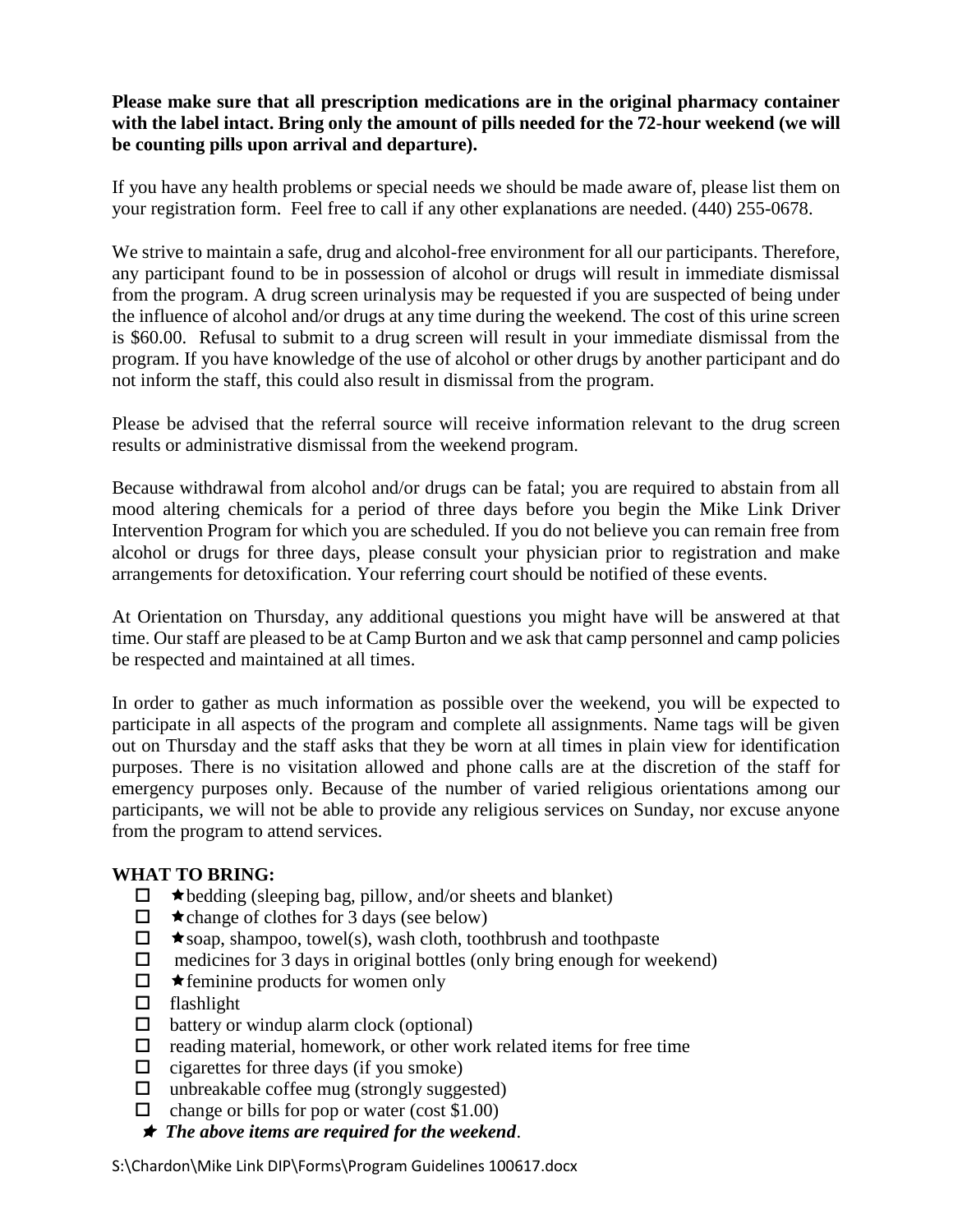**CLOTHING:** clean, casual, and modest. No low cut shirts or short-shorts are allowed. Shirts & shoes should be worn at all times for sanitary  $\&$  safety reasons. Bring clothing appropriate to the season in which you are attending (remember this is a camp and we do go outside between buildings). Camp Burton is located in a wooded area and the evenings can be cool. Please note: beach wear or clothing inappropriate to the occasion (alcohol ads, drug related wording or language offensive to a group of people as judged by staff) is unacceptable. The staff will ask participants to change into more appropriate wear in such cases.

**DO NOT BRING: cellular phones,** radio, TV, other electronic equipment, musical instrument or playing cards. The purpose of the weekend is for participants to interact with each other. Violation of this program expectation may result in termination from the program or items being confiscated and held until the end of the weekend.

## **MEALS WE WILL PROVIDE:**

Thursday evening – dinner Friday and Saturday - breakfast, lunch, and dinner Sunday - breakfast and lunch

Please do not bring food or beverages. All meals, snacks, coffee and tea will be provided throughout the weekend. You may purchase pop or water throughout the weekend. If you have special dietary needs we must be notified at least one week in advance of the program so the Camp may plan accordingly.

The Staff of Lake-Geauga Recovery Centers look forward to seeing you at the Mike Link Driver Intervention Program weekend.

Sincerely,

Melanie J. Blasko, LPC-S, LICDC-CS

Program Manager